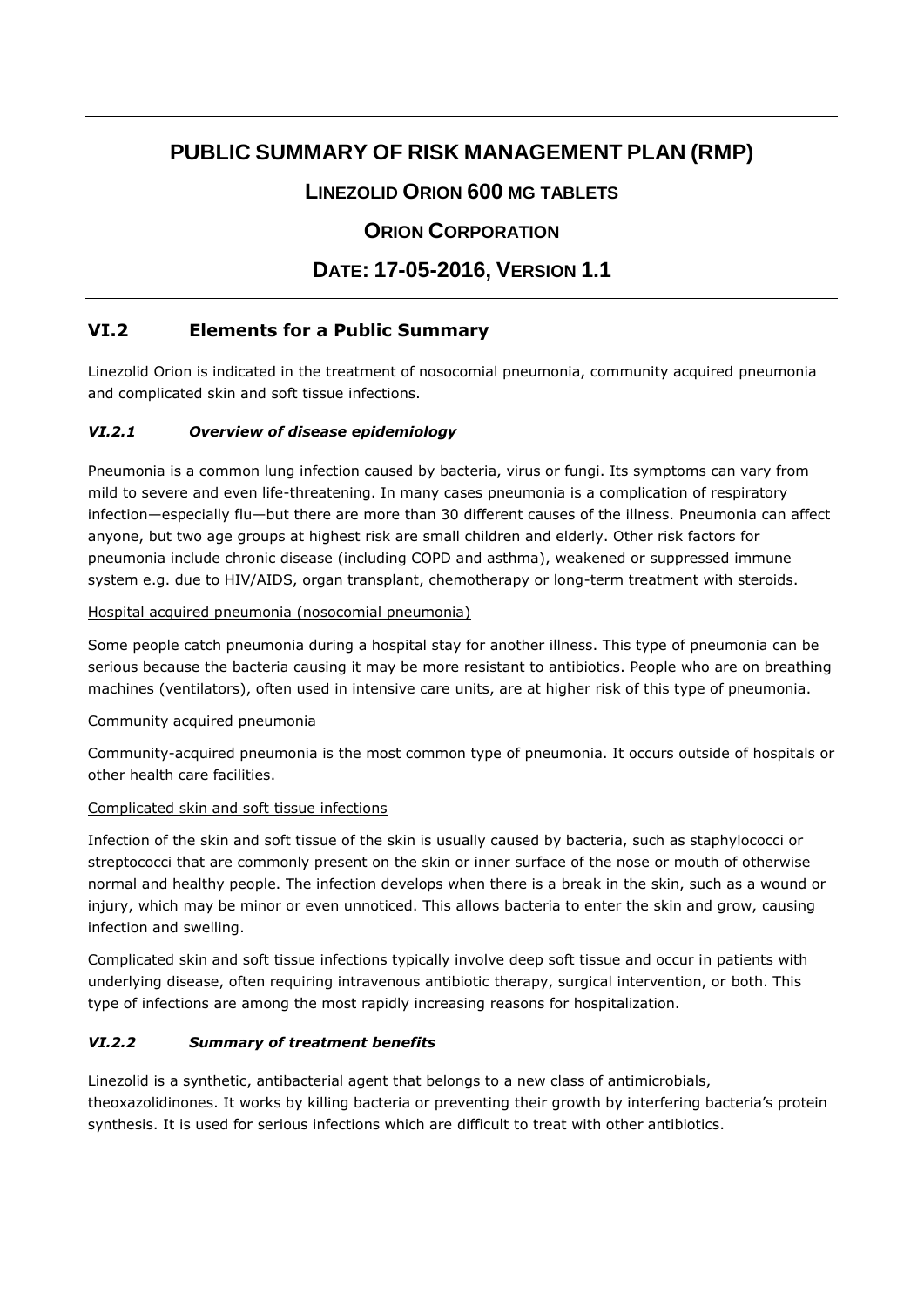The mechanism of action for linezolid is different than that of other antibacterial agents; therefore, crossresistance between linezolid and other classes of antibiotics is unlikely. However, cases of resistance have been reported also for linezolid.

Linezolid can be beneficial in treatment of infections caused by gram positive bacteria which are resistant for other antibiotics, especially infections caused by multiresistent staphylococci or enterococci.

Based on the available data from studies in patients and clinical experience of several years, linezolid represents an effective drug in the treatment of nosocomial pneumonia, community acquired pneumonia and complicated skin and soft tissue infections caused by bacteria.

Linezolid should only be initiated in a hospital environment and after consultation with a relevant specialist such as a microbiologist or infectious diseases specialist.

#### *VI.2.3 Unknowns relating to treatment benefits*

Controlled clinical trials did not include patients with diabetic foot lesions, decubitus or ischaemic lesions, severe burns or gangrene. Therefore, experience in the use of linezolid in the treatment of these conditions is limited.

#### *VI.2.4 Summary of safety concerns*

#### **Important identified risks**

| <b>Risk</b>                                                                                                                   | What is known                                                                                                                                                                                                                                                                                                                                                                                                                  | <b>Preventability</b>                                                                                                                                                                                                                                                                                                                                                                                                                                                                                                                                                                                                                                                                   |
|-------------------------------------------------------------------------------------------------------------------------------|--------------------------------------------------------------------------------------------------------------------------------------------------------------------------------------------------------------------------------------------------------------------------------------------------------------------------------------------------------------------------------------------------------------------------------|-----------------------------------------------------------------------------------------------------------------------------------------------------------------------------------------------------------------------------------------------------------------------------------------------------------------------------------------------------------------------------------------------------------------------------------------------------------------------------------------------------------------------------------------------------------------------------------------------------------------------------------------------------------------------------------------|
| Severe reduction in blood cells<br>which can cause weakness,<br>bruising or make infections more<br>likely (Myelosuppression) | Severe reduction in blood cells<br>has been reported in patients<br>receiving linezolid.<br>The risk of these effects appears<br>to be related to the duration of<br>treatment (more than 10-14<br>days of therapy).<br>Elderly may be at greater risk<br>than younger patients. Reduced<br>number of platelets<br>(thrombocytopenia) may occur<br>more commonly in patients with<br>severely insufficient kidney<br>function. | Doctor should be informed of<br>any current or previous<br>problems related to blood cells<br>e.g. easy bruising and bleeding,<br>anaemia (low level of red blood<br>cells), prone to get infections<br>(can be sign of low level of white<br>blood cells). Doctor should also<br>be informed of any kidney<br>problems. Some concomitant<br>medications may also increase<br>risk for myelosuppression<br>therefore doctor should be<br>informed of all other<br>concomitant medications.<br>Blood levels can be monitored<br>with laboratory tests before and<br>during treatment so that<br>possible problems can be<br>detected early and linezolid<br>therapy may be discontinued. |
| Low pH in body tissues and<br>blood (Lactic acidosis)                                                                         | Lactic acidosis has been<br>reported with the use of<br>linezolid. In this condition lactic<br>acid builds up in the<br>bloodstream faster than it can<br>be removed causing too low pH.                                                                                                                                                                                                                                       | Patients who develop signs and<br>symptoms of this condition<br>including recurrently feeling sick<br>or vomiting, stomach pain or<br>hyperventilation while receiving<br>linezolid should receive<br>immediate medical attention. If<br>lactic acidosis occurs, the<br>benefits of continued use of<br>linezolid should be weighed<br>against the potential risks.<br>Doctor should be informed<br>before the treatment of any                                                                                                                                                                                                                                                         |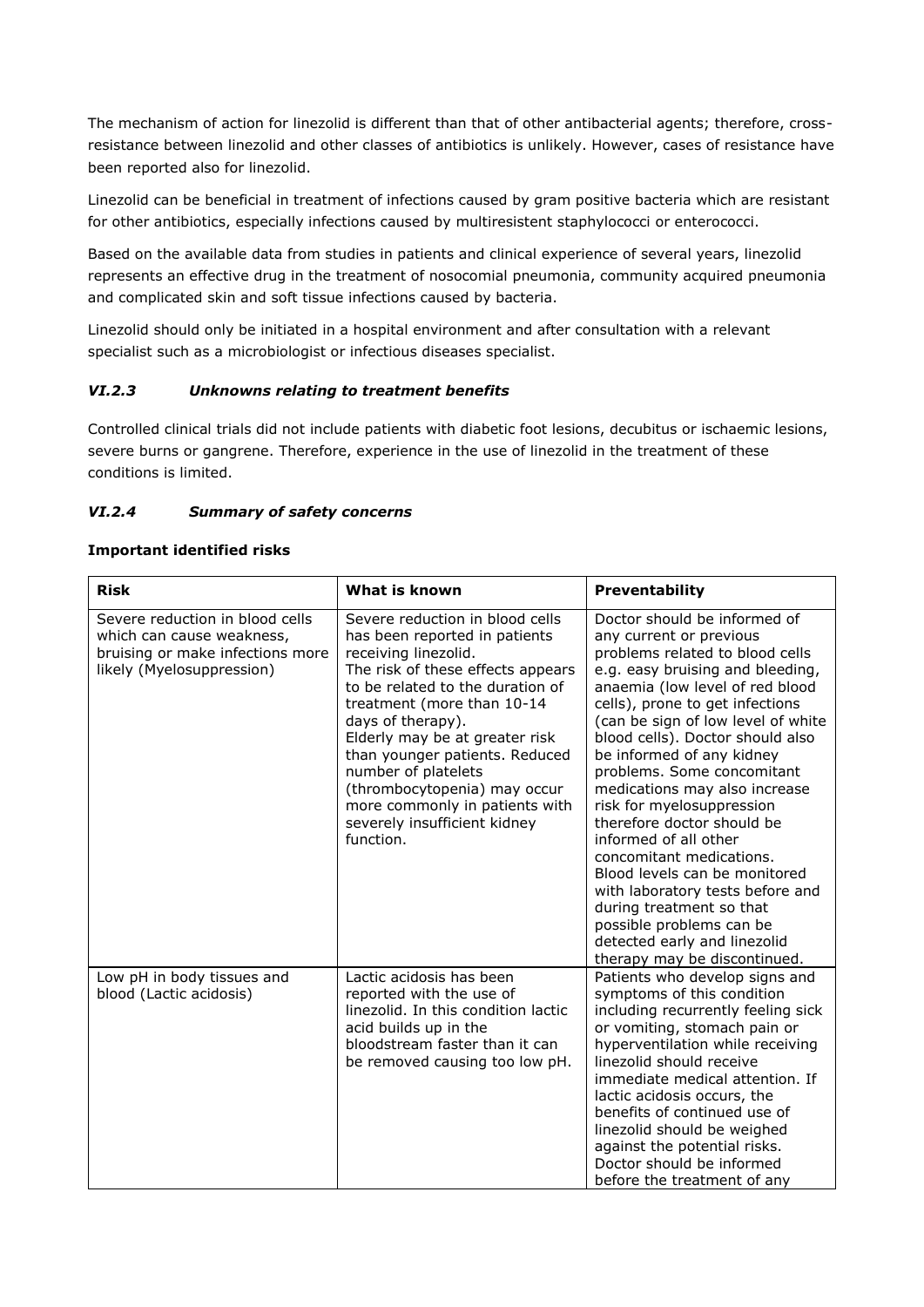| <b>Risk</b>                                                                                                                | What is known                                                                                                                                                                                                                                                                                                                                                                                                                                                                                                                                                                                                                                                                                     | Preventability                                                                                                                                                                                                                                                                                                                                                                                                                                                                                                                                                                                                                                                                                                                      |
|----------------------------------------------------------------------------------------------------------------------------|---------------------------------------------------------------------------------------------------------------------------------------------------------------------------------------------------------------------------------------------------------------------------------------------------------------------------------------------------------------------------------------------------------------------------------------------------------------------------------------------------------------------------------------------------------------------------------------------------------------------------------------------------------------------------------------------------|-------------------------------------------------------------------------------------------------------------------------------------------------------------------------------------------------------------------------------------------------------------------------------------------------------------------------------------------------------------------------------------------------------------------------------------------------------------------------------------------------------------------------------------------------------------------------------------------------------------------------------------------------------------------------------------------------------------------------------------|
|                                                                                                                            |                                                                                                                                                                                                                                                                                                                                                                                                                                                                                                                                                                                                                                                                                                   | previous history of lactic acidosis<br>and all other concomitant<br>medications.                                                                                                                                                                                                                                                                                                                                                                                                                                                                                                                                                                                                                                                    |
| Nerve disorders affecting vision<br>or hands and feet (Peripheral<br>and optic neuropathy)                                 | Nerve disorders (Peripheral<br>neuropathy, as well as optic<br>neuropathy and optic neuritis)<br>sometimes progressing to loss of<br>vision, have been reported in<br>patients treated with linezolid;<br>these reports have primarily<br>been in patients treated for<br>longer than the maximum<br>recommended duration of 28<br>days.<br>There may be an increased risk<br>of nerve disorders when linezolid<br>is used in patients currently<br>taking or who have recently<br>taken medications for the<br>treatment of tuberculosis.                                                                                                                                                        | All patients should be advised to<br>report symptoms of visual<br>impairment, such as changes in<br>visual acuity, changes in colour<br>vision, blurred vision, or visual<br>field defect. In such cases,<br>prompt evaluation is<br>recommended with referral to an<br>ophthalmologist as necessary.<br>If patients are taking Linezolid<br>Orion for longer than the<br>recommended 28 days, their<br>visual function should be<br>regularly monitored.<br>If nerve disorders occur, the<br>continued use of Linezolid Orion<br>should be weighed against the<br>potential risks.<br>Doctor should be informed<br>before the treatment of any<br>previous history of nerve<br>disorders and all other<br>concomitant medications. |
| Symptoms caused by excessive<br>accumulation of serotonin in<br>body (Serotonin syndrome)                                  | Spontaneous reports of<br>serotonin syndrome associated<br>with the co-administration of<br>linezolid and certain medications<br>(serotonergic agents i.e.<br>medicines that increase the<br>amount of serotonin) including<br>antidepressants such as<br>selective serotonin reuptake<br>inhibitors (SSRIs) and medicines<br>for migraine called triptans,<br>have been reported. Co-<br>administration of linezolid and<br>serotonergic agents is therefore<br>contraindicated except where<br>administration of linezolid and<br>concomitant serotonergic agents<br>is essential.<br>In those cases patients should<br>be closely observed for signs<br>and symptoms of serotonin<br>syndrome. | Doctor should be informed of all<br>concomitant medications before<br>the treatment so that risky<br>combinations can be avoided.<br>If signs or symptoms of<br>serotonin syndrome, such as<br>"brain fog" (cognitive<br>dysfunction), fever, overactive<br>or overresponsive reflexes and<br>coordination disturbances occur,<br>doctor should be contacted<br>immediately.                                                                                                                                                                                                                                                                                                                                                        |
| Seizures/epileptic fits<br>(Convulsions)                                                                                   | Convulsions have been reported<br>to occur in patients when<br>treated with linezolid. In most of<br>these cases, a history of<br>seizures or risk factors for<br>seizures was reported                                                                                                                                                                                                                                                                                                                                                                                                                                                                                                           | Doctor should be informed<br>before the treatment of any<br>previous history of seizures and<br>all other concomitant<br>medications.                                                                                                                                                                                                                                                                                                                                                                                                                                                                                                                                                                                               |
| Damaged or significantly<br>reduced number of mitochondria<br>("power plants") of body's cells<br>(Mitochondrial toxicity) | Linezolid inhibits mitochondrial<br>protein synthesis. Adverse<br>events, such as lactic acidosis,<br>anaemia and neuropathy (optic<br>and peripheral), may occur as a<br>result of this inhibition; these<br>events are more common when                                                                                                                                                                                                                                                                                                                                                                                                                                                         | Careful monitoring of the patient<br>so that possible adverse effects<br>can be detected as early as<br>possible.                                                                                                                                                                                                                                                                                                                                                                                                                                                                                                                                                                                                                   |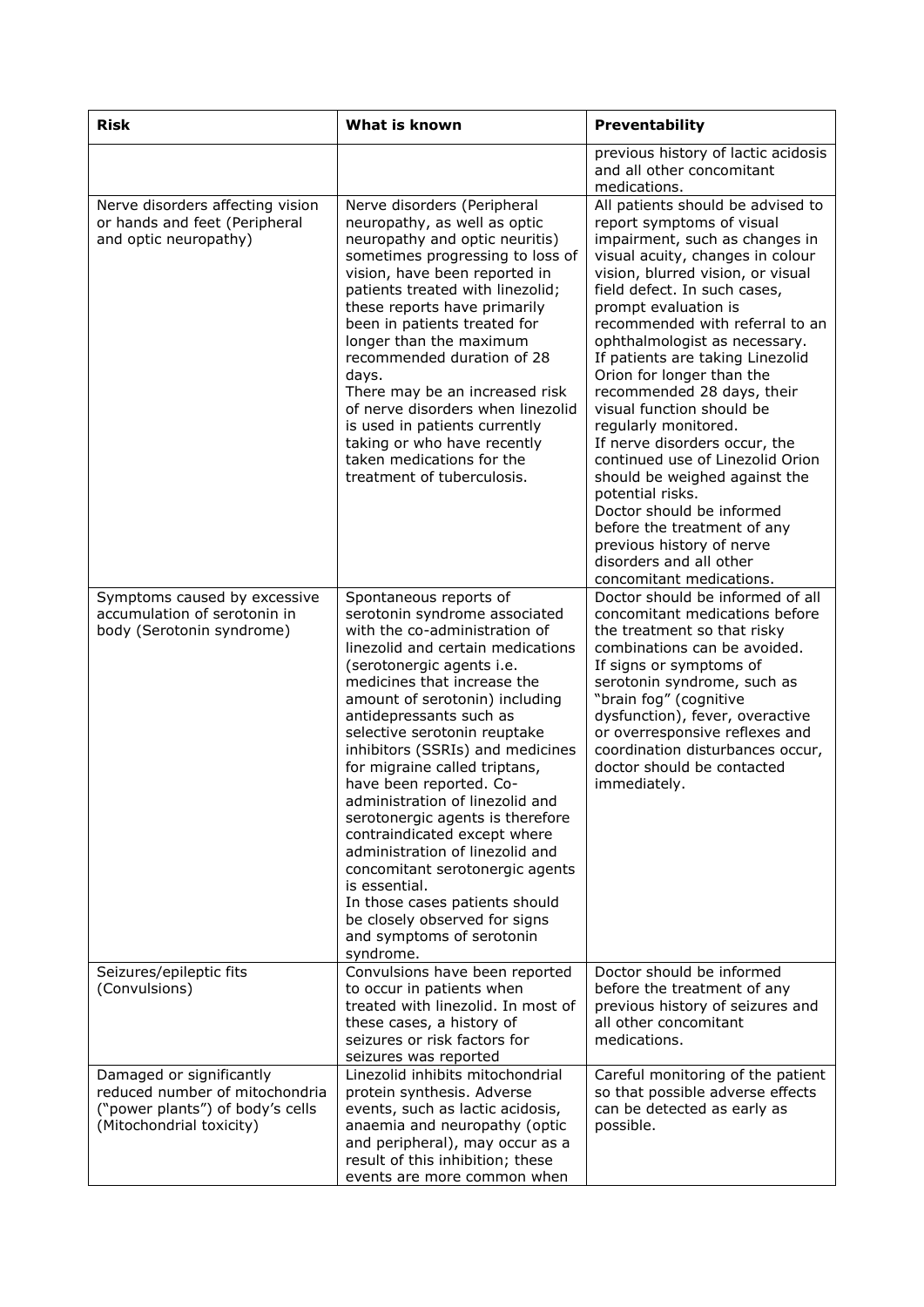| <b>Risk</b>                                                                      | What is known                                                                                                                                                                                                                                                                                                                                                                                                                                                                                     | <b>Preventability</b>                                                                                                                                                                                                                                                                                                                                                                                                                                                                             |
|----------------------------------------------------------------------------------|---------------------------------------------------------------------------------------------------------------------------------------------------------------------------------------------------------------------------------------------------------------------------------------------------------------------------------------------------------------------------------------------------------------------------------------------------------------------------------------------------|---------------------------------------------------------------------------------------------------------------------------------------------------------------------------------------------------------------------------------------------------------------------------------------------------------------------------------------------------------------------------------------------------------------------------------------------------------------------------------------------------|
|                                                                                  | the drug is used longer than 28<br>days.                                                                                                                                                                                                                                                                                                                                                                                                                                                          |                                                                                                                                                                                                                                                                                                                                                                                                                                                                                                   |
| Antibiotic-associated<br>inflammation of the colon<br>(Pseudomembranous colitis) | Antibiotic-associated diarrhoea<br>and antibiotic-associated colitis,<br>including pseudomembranous<br>colitis and Clostridium difficile-<br>associated diarrhoea, has been<br>reported in association with the<br>use of nearly all antibiotics<br>including linezolid and may<br>range in severity from mild<br>diarrhoea to fatal colitis.<br>Therefore, it is important to<br>consider this diagnosis in<br>patients who develop serious<br>diarrhoea during or after the use<br>of linezolid | Doctor should be informed if<br>diarrhoea appears during<br>treatment or soon after.<br>If antibiotic-associated diarrhoea<br>or antibiotic-associated colitis is<br>suspected or confirmed, ongoing<br>treatment with antibacterial<br>agents, including linezolid,<br>should be discontinued and<br>adequate therapeutic measures<br>should be initiated immediately.<br>Drugs against diarrhoea<br>inhibiting bowel movements<br>(such as loperamide) should not<br>be used in this situation. |
| Long-term use                                                                    | A course of treatment usually<br>lasts 10 to 14 days but can last<br>up to 28 days. The safety and<br>effectiveness of this medicine<br>have not been established for<br>treatment periods longer than<br>28 days                                                                                                                                                                                                                                                                                 | Doctor should carefully weigh<br>benefits and risks for treatment<br>period longer than 28 days. If<br>prolonged treatment is<br>necessary patient's condition<br>should be closely monitored.                                                                                                                                                                                                                                                                                                    |

#### **Important potential risks**

| <b>Risk</b>                      | What is known (Including reason why it is considered a<br>potential risk) |
|----------------------------------|---------------------------------------------------------------------------|
| Increased risk of death in       | Excess mortality was seen in patients treated with linezolid, relative    |
| patients with infections related | to certain other antibiotics (vancomycin/dicloxacillin/oxacillin), in     |
| to catheters (Increased risk of  | an open-label study in seriously ill patients with intravascular          |
| fatal outcome in subsets of      | catheter-related infections. Therefore, in complicated skin and soft      |
| patients with, especially those  | tissue infections linezolid should only be used in patients with          |
| with Gram negative organisms)    | known or possible co-infection with Gram negative organisms               |
|                                  | (certain types of bacteria) if there are no alternative treatment         |
|                                  | options available. In these circumstances treatment against Gram          |
|                                  | negative organisms must be initiated concomitantly.                       |

## **Missing information**

| Linezolid reversibly decreased fertility and induced abnormal<br>Fertility, pregnancy and lactation<br>sperm morphology in adult male rats at exposure levels                                                                                                                                                                                                                                                                                                                                                    | <b>Risk</b> | What is known                                                                                                                               |
|------------------------------------------------------------------------------------------------------------------------------------------------------------------------------------------------------------------------------------------------------------------------------------------------------------------------------------------------------------------------------------------------------------------------------------------------------------------------------------------------------------------|-------------|---------------------------------------------------------------------------------------------------------------------------------------------|
| of linezolid on the human male reproductive system are not<br>known.<br>There are no adequate data from the use of linezolid in pregnant<br>women. Studies in animals have shown reproductive toxicity. A<br>potential risk for humans exists.<br>Linezolid should not be used during pregnancy unless clearly<br>risk.<br>Animal data suggest that linezolid and its metabolites may pass<br>into breast milk and, accordingly, breastfeeding should be<br>discontinued prior to and throughout administration. |             | approximately equal to those expected in humans; possible effects<br>necessary i.e. only if the potential benefit outweighs the theoretical |